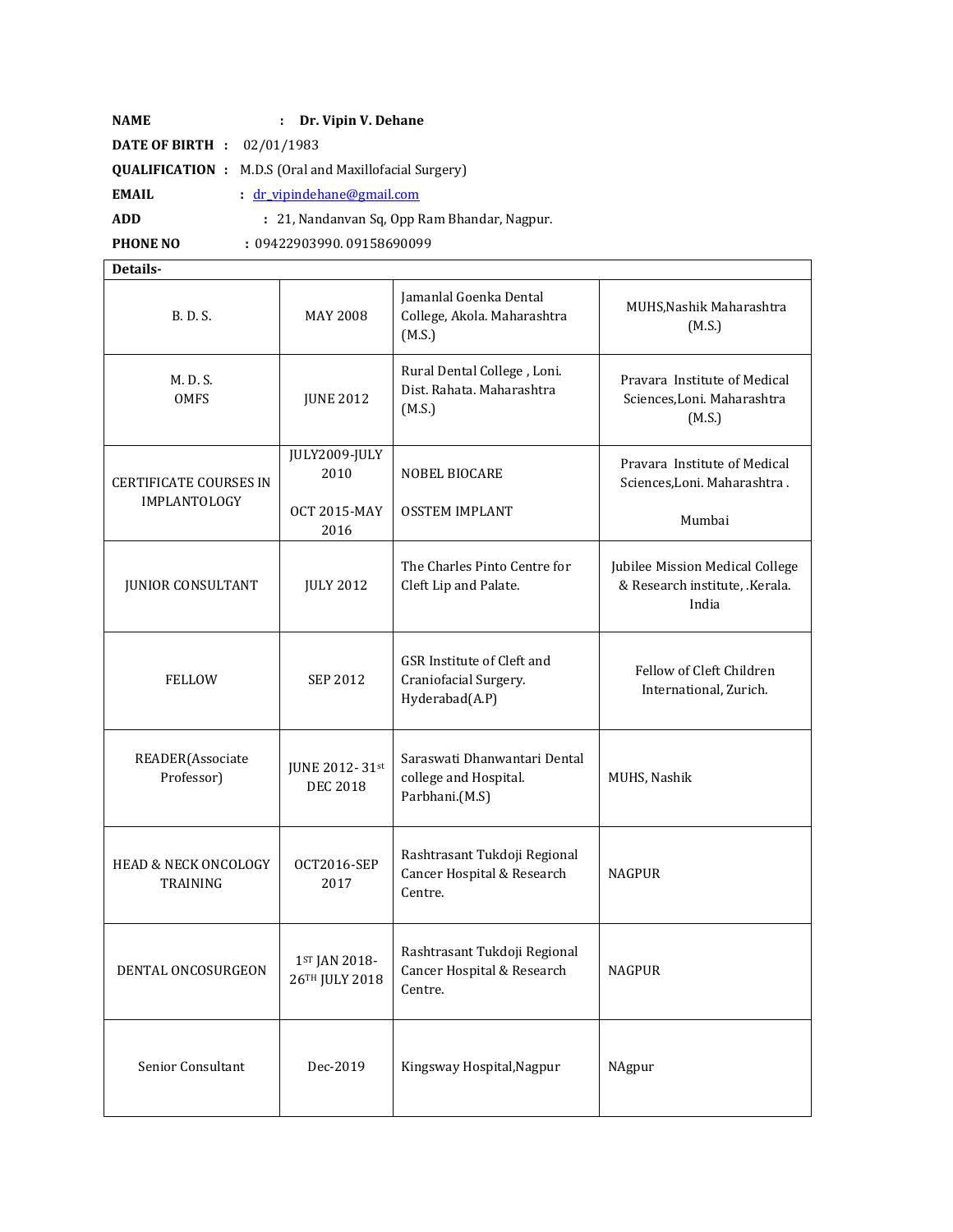| Dec-2019<br>Consultant | Bhavani Hospital | Nagpur |
|------------------------|------------------|--------|
|------------------------|------------------|--------|

## **SCIENTIFIC ACTIVITIES:**

- **1) Speaker- Lecture on "Oral Cancer - Etiology, Diagnosis & treatment planning" on occasion of World Health Day..at RST Regional Cancer Centre, Nagpur on 7th April 2018.**
- **2) Coordinator For CME on Updates on Head & Neck Oncology at RST Regional Cancer Centre,Nagpur on 14th July 2018.**
- **3) Chairperson – Student Scientific Convention at Pravara Institute of Medical Sciences, Loni.**
- **4) Speaker- At various awareness programmes on Head and Neck Oncology**
- **5) Mentor for various Implant courses at Nagpur**
- **6) ISOI Co-ordinator- ISOI Nagpur Study Club on Dental Implantology**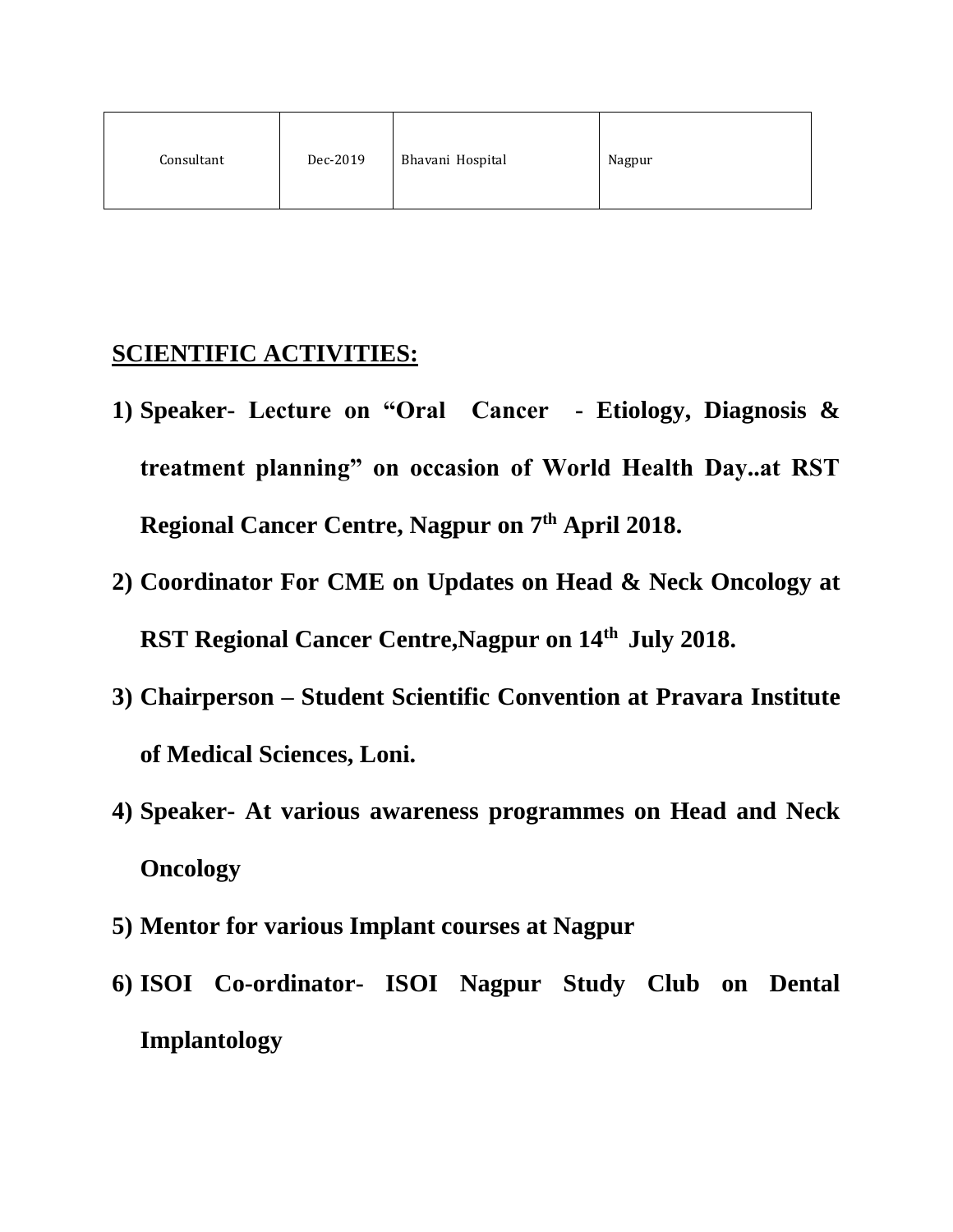## **PAPER PUBLICATIONS**

**1**) **A Comparitive Evaluation Of Different Treatment Modalities For Parasymphysis Fractures**- **A Pilot Study. International Journal Of Oral And Maxillofacial Surgery**. INT. J. ORAL MAXILLOFAC. SURG. 2012; 41: 906–911.

**2) USE OF MINIPLATES IN PARASYMPHYSIS FRACTURES : A SURVEY**

**CONDUCTED AMONG ORAL AND MAXILLOFACIAL SURGEONS OF INDIA.** INTERNATIONAL JOURNAL OF HEAD AND NECK SURGERY.JAN-APRIL 2012.3(1):8- 10

**3) Platelet-rich fibrin: A second generation platelet concentrate and a new** 

**friend of oral and maxillofacial surgeons-**Review article. Annals of maxillofacial Surgery. Vol-1jan-jun 2011.

**4) USE OF MINIPLATES IN PARASYMPHYSIS FRACTURES : A SURVEY CONDUCTED AMONG ORAL AND MAXILLOFACIAL SURGEONS OF INDIA.** J. MAXILLOFAC. ORAL SURG. (Article On line available)

**5) Immediate surgical management of zygomatic complex fractures – A Case Report**. Pravara medical review vol-03, no-04, dec -2011.

**6) RETRIEVAL OF FOREIGN BODY FROM AN IATROGENICALLY CREATED DEFECT IN THE MANDIBLE DURING THE FOLLOW UP PERIOD: A BIZZARE OCCURRENCE**..NATIONAL JOURNAL OF MAXILLOFACIAL SURGERY. (Article On line available)